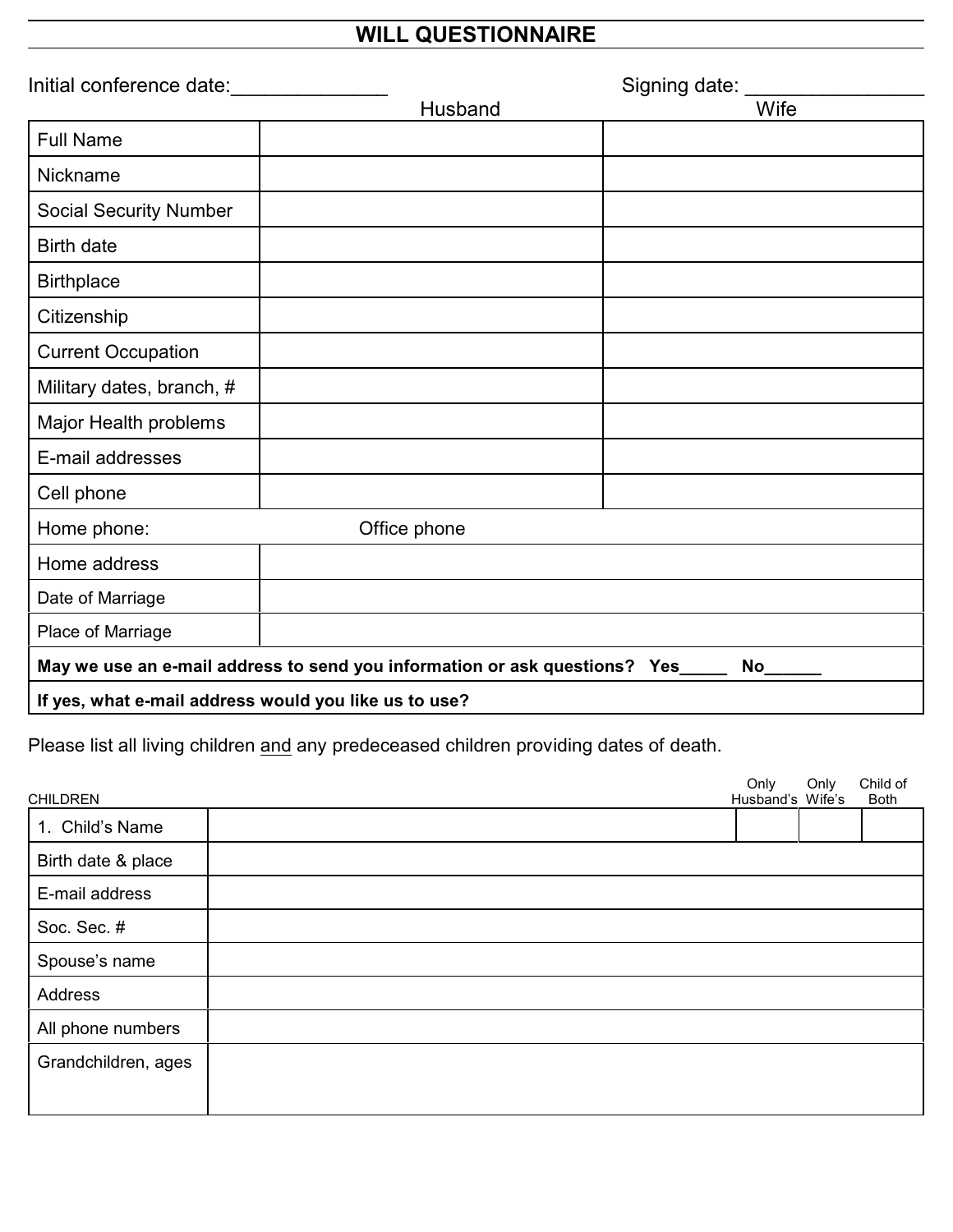|                     | Only | Only<br>Husband's Wife's Both | Child of |
|---------------------|------|-------------------------------|----------|
| 2. Child's Name     |      |                               |          |
| Birth date & place  |      |                               |          |
| E-mail address      |      |                               |          |
| Soc. Sec. #         |      |                               |          |
| Spouse's name       |      |                               |          |
| Address             |      |                               |          |
| All phone numbers   |      |                               |          |
| Grandchildren, ages |      |                               |          |

|                     | Only                  | Only | Child of |
|---------------------|-----------------------|------|----------|
|                     | Husband's Wife's Both |      |          |
| 3. Child's Name     |                       |      |          |
| Birth date & place  |                       |      |          |
| E-mail address      |                       |      |          |
| Soc. Sec. #         |                       |      |          |
| Spouse's name       |                       |      |          |
| Address             |                       |      |          |
| All phone numbers   |                       |      |          |
| Grandchildren, ages |                       |      |          |
|                     |                       |      |          |

|                     | Only | Only<br>Husband's Wife's Both | Child of |
|---------------------|------|-------------------------------|----------|
| 4. Child's Name     |      |                               |          |
| Birth date & place  |      |                               |          |
| E-mail address      |      |                               |          |
| Soc. Sec. #         |      |                               |          |
| Spouse's name       |      |                               |          |
| Address             |      |                               |          |
| All phone numbers   |      |                               |          |
| Grandchildren, ages |      |                               |          |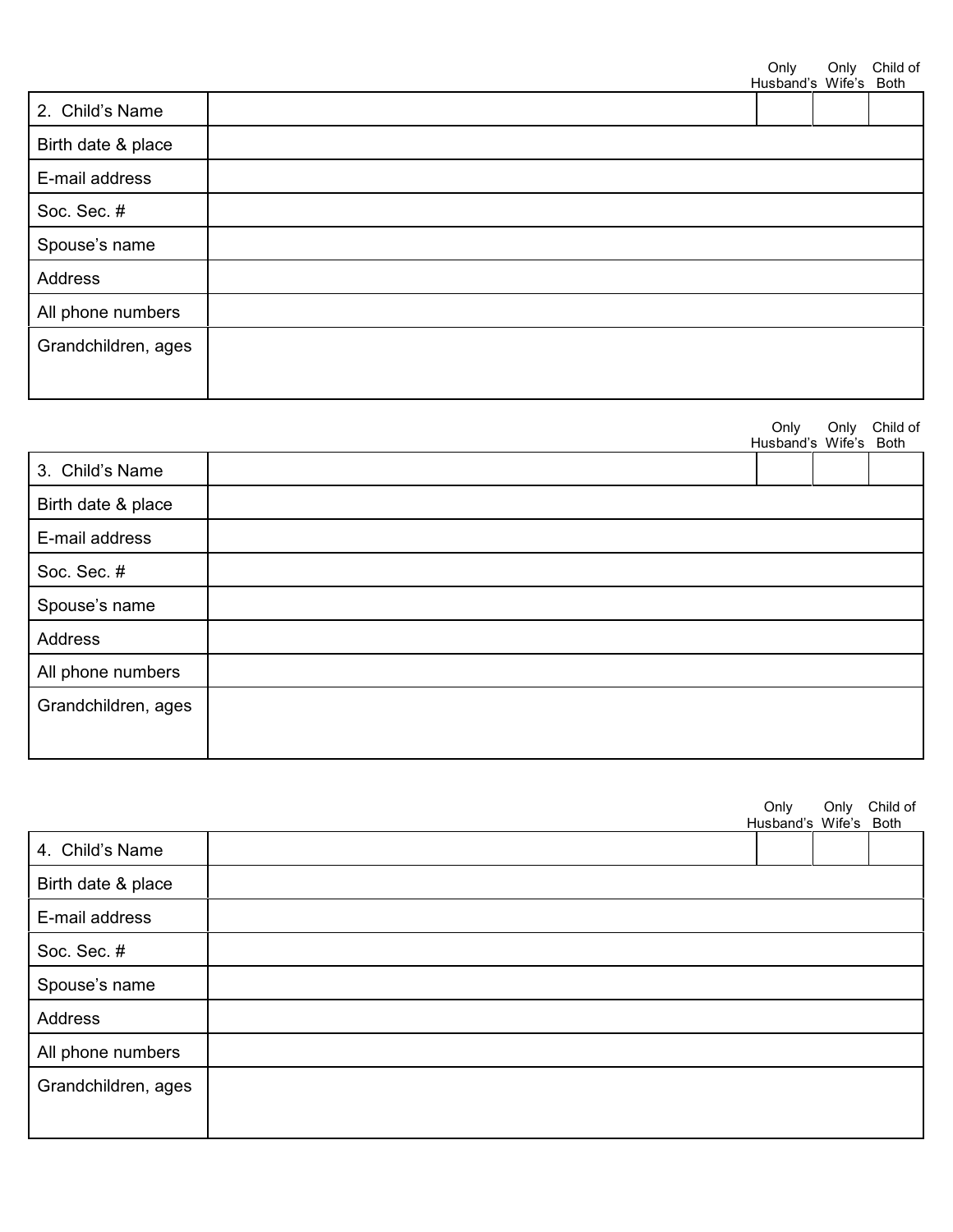|                     |  | Husband's Wife's Both |  |
|---------------------|--|-----------------------|--|
| 5. Child's Name     |  |                       |  |
| Birth date & place  |  |                       |  |
| E-mail address      |  |                       |  |
| Soc. Sec. #         |  |                       |  |
| Spouse's name       |  |                       |  |
| Address             |  |                       |  |
| All phone numbers   |  |                       |  |
| Grandchildren, ages |  |                       |  |

|                     | Only<br>Husband's Wife's Both | Only | Child of |
|---------------------|-------------------------------|------|----------|
| 6. Child's Name     |                               |      |          |
| Birth date & place  |                               |      |          |
| E-mail address      |                               |      |          |
| Soc. Sec. #         |                               |      |          |
| Spouse's name       |                               |      |          |
| Address             |                               |      |          |
| All phone numbers   |                               |      |          |
| Grandchildren, ages |                               |      |          |

## **Do you have any of the following: (IF SO, PLEASE BRING COPIES)**

- $\geq$  An existing will?
- $\geq$  An existing trust?
- Life Insurance? Attach a schedule showing amount, on whom, # etc. on each policy
- $\geq$   $\frac{1}{\sqrt{2\pi}}$  Separate property? If so, please bring a list.
- & Community Property, Devolution, pre or postnuptial Agreement?
- Second or seasonal residence? Please bring a copy of the deed (s)
- > Any real estate outside of Idaho? Please bring a copy of the deed (s)
- $\triangleright$   $\overline{\phantom{a}}$  Financial Power of Attorney?
- $\triangleright$  Medical Power of Attorney?

Have you ever filed a gift tax return (Form 709)? yes, no

Counties where own property:

What bank(s) do you use?

## **Please list your choices, in order, for the following (your spouse can be listed as a choice). Always list 4 choices:**

Who would you like to be the **Personal Representative** (in charge of handling your estate in probate)? **Husband Wife**

|     | . |
|-----|---|
| . . |   |
| 2.  |   |
| 3.  |   |
| 4.  |   |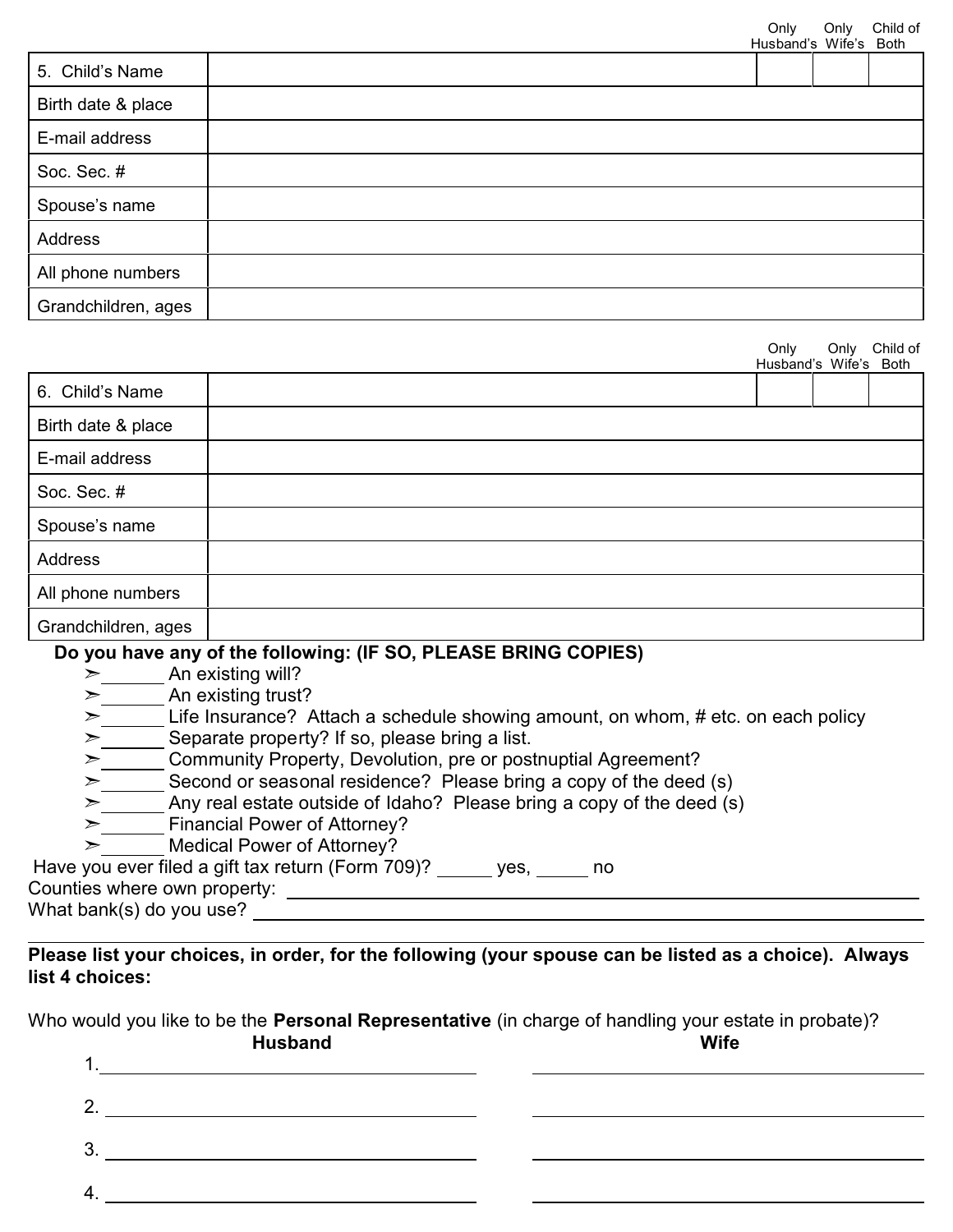Who would you like to **make medical decisions** for you if you are unable? **It is imperative that we have the addresses and ALL of the person's phone numbers so that the doctors can reach them in an emergency**. **BEFORE YOU FILL OUT THIS SECTION, THOROUGHLY READ AND UNDERSTAND THE DOCUMENT WE INCLUDED ON MEDICAL POWERS**.

| <b>Husband</b>                                                                                                                                                                                                                                                                               | <b>Wife</b>                                                                                                                                                                                                                    |
|----------------------------------------------------------------------------------------------------------------------------------------------------------------------------------------------------------------------------------------------------------------------------------------------|--------------------------------------------------------------------------------------------------------------------------------------------------------------------------------------------------------------------------------|
|                                                                                                                                                                                                                                                                                              |                                                                                                                                                                                                                                |
| <u> 1989 - Johann Stoff, amerikansk politiker (* 1908)</u><br>Phones Phone Phone Phone Phone Phone Phone Phone Phone Phone Phone Phone Phone Phone Phone Phone Phone Phone Phone Phone Phone Phone Phone Phone Phone Phone Phone Phone Phone Phone Phone Phone Phone Phone Phone Phone Phone | <u> 1989 - Johann Stein, marwolaethau a bhann an t-Amhain ann an t-Amhain an t-Amhain an t-Amhain an t-Amhain an </u>                                                                                                          |
| 2. $\overline{\phantom{a}}$                                                                                                                                                                                                                                                                  | <u> 1990 - Johann Stoff, amerikansk politiker (d. 1980)</u>                                                                                                                                                                    |
|                                                                                                                                                                                                                                                                                              |                                                                                                                                                                                                                                |
| Phones <b>Exercise Service Service Service Service Service Service Service Service Service Service Service Service Service Service Service Service Service Service Service Service Service Service Service Service Service Servi</b>                                                         | Phones Phone Phone Phone Phone Phone Phone Phone Phone Phone Phone Phone Phone Phone Phone Phone Phone Phone Phone Phone Phone Phone Phone Phone Phone Phone Phone Phone Phone Phone Phone Phone Phone Phone Phone Phone Phone |
| $\begin{array}{c}\n3.\n\end{array}$                                                                                                                                                                                                                                                          | the control of the control of the control of the control of the control of the control of the control of the control of the control of the control of the control of the control of the control of the control of the control  |
|                                                                                                                                                                                                                                                                                              |                                                                                                                                                                                                                                |
| Phones <b>Example 20</b> Phones <b>CONSUMERS</b>                                                                                                                                                                                                                                             |                                                                                                                                                                                                                                |
| $4. \_$                                                                                                                                                                                                                                                                                      | <u> 1999 - Johann Stoff, deutscher Stoff, der Stoff, der Stoff, der Stoff, der Stoff, der Stoff, der Stoff, der S</u>                                                                                                          |
|                                                                                                                                                                                                                                                                                              |                                                                                                                                                                                                                                |
| Phones________                                                                                                                                                                                                                                                                               | Phones                                                                                                                                                                                                                         |
| <b>Husband</b>                                                                                                                                                                                                                                                                               | <b>Wife</b>                                                                                                                                                                                                                    |
| 2. $\overline{\phantom{a}}$                                                                                                                                                                                                                                                                  | <u> 1980 - Johann Barnett, fransk politik (</u> † 1900)                                                                                                                                                                        |
| $\frac{3}{2}$                                                                                                                                                                                                                                                                                |                                                                                                                                                                                                                                |
| 4.                                                                                                                                                                                                                                                                                           |                                                                                                                                                                                                                                |
| If you have children and want funds held in trust for them until they reach a specific age (perhaps 25), who<br>would you like to handle the funds for the children as Trustee? To what age ____________?<br><b>Husband</b>                                                                  | <b>Wife</b>                                                                                                                                                                                                                    |
| 2. $\overline{\phantom{a}}$                                                                                                                                                                                                                                                                  | <u> 1980 - Johann Barn, fransk politik (d. 1980)</u>                                                                                                                                                                           |
|                                                                                                                                                                                                                                                                                              |                                                                                                                                                                                                                                |
|                                                                                                                                                                                                                                                                                              |                                                                                                                                                                                                                                |
|                                                                                                                                                                                                                                                                                              |                                                                                                                                                                                                                                |